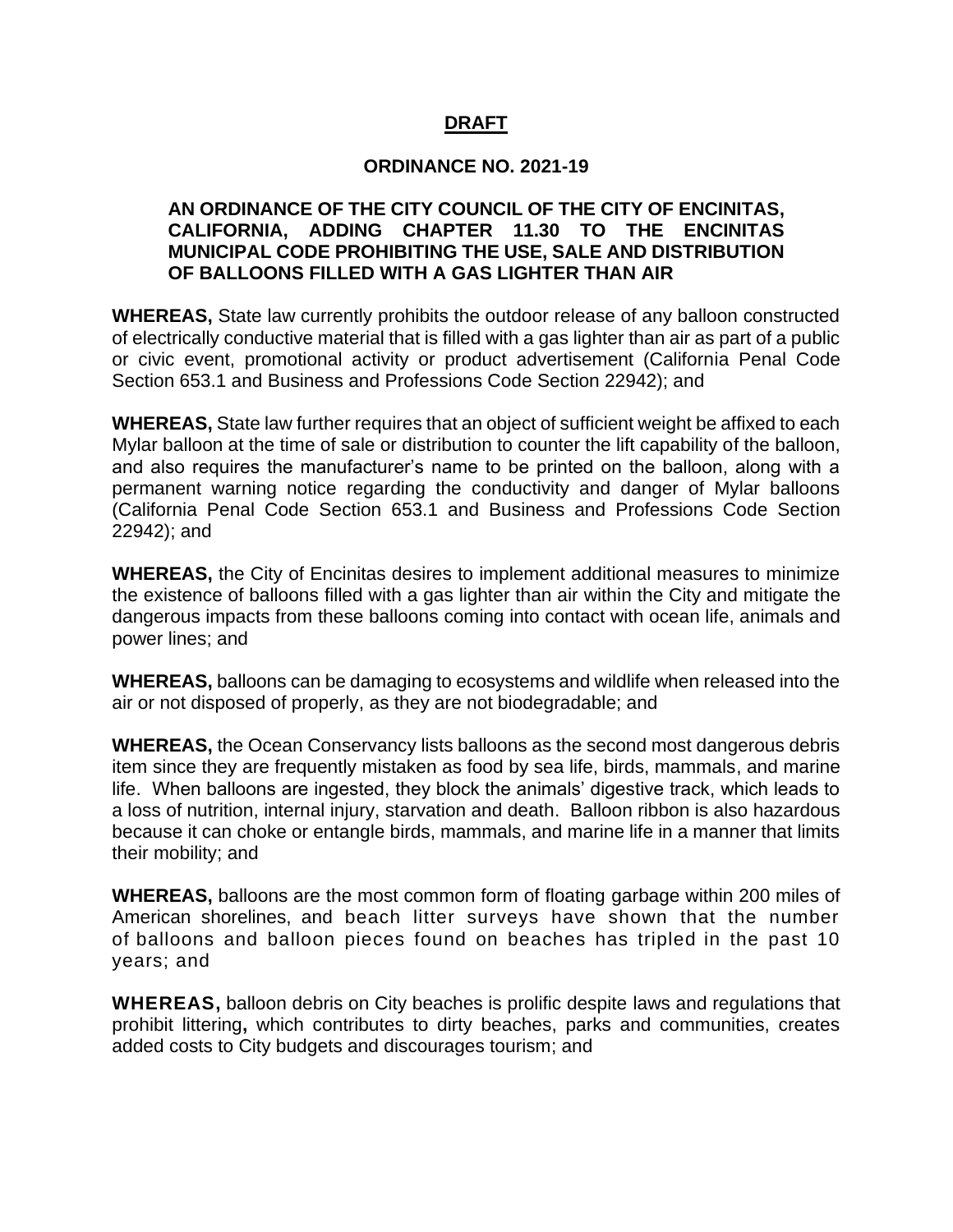**WHEREAS,** balloons made of metalized or foil materials that conduct electricity, including Mylar, also pose a safety hazard when released as they can cause power outages, explosions, downed power lines and damaged infrastructure when coming near or into direct contact with high-voltage power lines, resulting in costly repairs and/or hours of power outages affecting City residents and businesses; and

**WHEREAS,** over the past five years, Mylar balloons have been identified as the cause of more than 500 power outages in the San Diego region's electrical system; and

**WHEREAS,** the most effective way to reduce balloon debris in the City's waterways, decrease litter and pollution, and protect the environment, marine life, human health and the City's infrastructure, is to prohibit the use, sale and distribution of balloons filled with a gas lighter than air; and

**WHEREAS, on WHEREAS, on** *COLLECTIVE 2021***, the Environmental Commission** considered and discussed the proposed Ordinance and recommended adoption by the City Council of Chapter 11.30 to the Encinitas Municipal Code prohibiting the use, sale and distribution of balloons filled with a gas lighter than air.

**NOW, THEREFORE,** the City Council of the City of Encinitas, California, does ordain as follows:

**SECTION 1.** All of the above recitals are true and correct.

**SECTION 2.** Chapter 11.30 of the Encinitas Municipal Code is hereby added to read as follows:

# **CHAPTER 11.30**

# **BALLOON ORDINANCE**

11.30.010 Title.

This Chapter shall be known as the "Balloon Ordinance".

11.30.020 Purpose and Intent.

The purpose of this Chapter is to establish standards and procedures for environmental waste and litter reduction measures and promote environmentally sustainable practices throughout the City by prohibiting the use, sale and distribution of balloons filled with a gas lighter than air. In enacting this Chapter, it is the City's intent to further current prohibitions and regulations relating to balloons under State law and to protect the City's residents, businesses, animals, and infrastructure from damage caused by balloons. Nothing in this Chapter is intended to or shall be interpreted as conflicting with any federal or state law or regulation.

11.30.030 Definitions.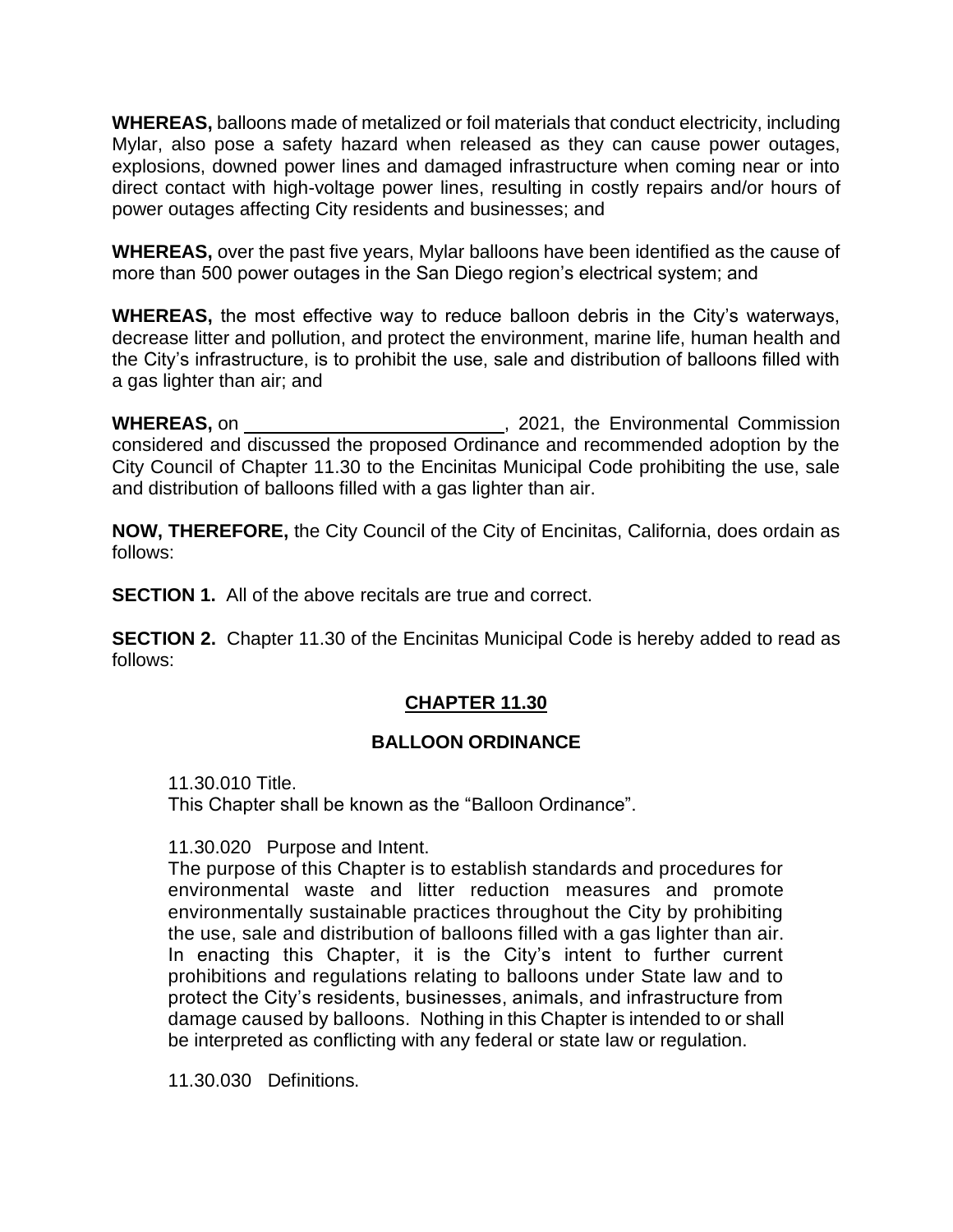For purposes of this Chapter only, the terms below have the following meaning:

"Balloon" means a flexible bag, including but not limited to, those made from rubber, latex, polychloroprene (neoprene), Mylar, or nylon fabric, that is designed to be inflated with a gas lighter than air, causing it to float, or designed to be filled with water. A balloon may be used for decorative, toy, or entertainment purposes. Balloons used for medical, industrial, or scientific purposes are not subject to the provisions of this ordinance.

"Gas Lighter Than Air" means a gas that has a lower density than normal atmospheric gases and rises above them as a result, including, but are not limited to, helium, hydrogen, methane, oxygen, and nitrogen.

"Person" means any person, business, corporation, or event organizer or promoter; public, nonprofit or private entity, agency or institution; or partnership, association or other organization or group, however organized.

11.30.040 Prohibition on the Use, Sale and Distribution of Balloons

A. No Person, including, but not limited to, a balloon wholesaler, retailer, or third party vendor, shall use, sell, or distribute any type of Balloon inflated with any Gas Lighter Than Air within the City, either as a separate item or included in a packaged product set, including at any City Facility or City-Sponsored Event.

B. No Person shall dispose of any Balloon inflated with any Gas Lighter Than Air within the City in any manner, including release outdoors into the air, other than in a trash container.

C. This Section shall not apply to manned hot air balloons, or to balloons used in governmental or scientific research project.

11.30.050 Enforcement; Penalties.

A. Any violation of this Chapter shall be enforced through the Administrative Citation Program set forth in Chapter 1.08 of the Encinitas Municipal Code.

B. Each violation of this Chapter shall be considered a separate offense.

C. The remedies and penalties provided in this Chapter are cumulative and not exclusive and nothing in this shall preclude the City from pursuing any other remedies. The City Attorney may seek legal, injunctive, or any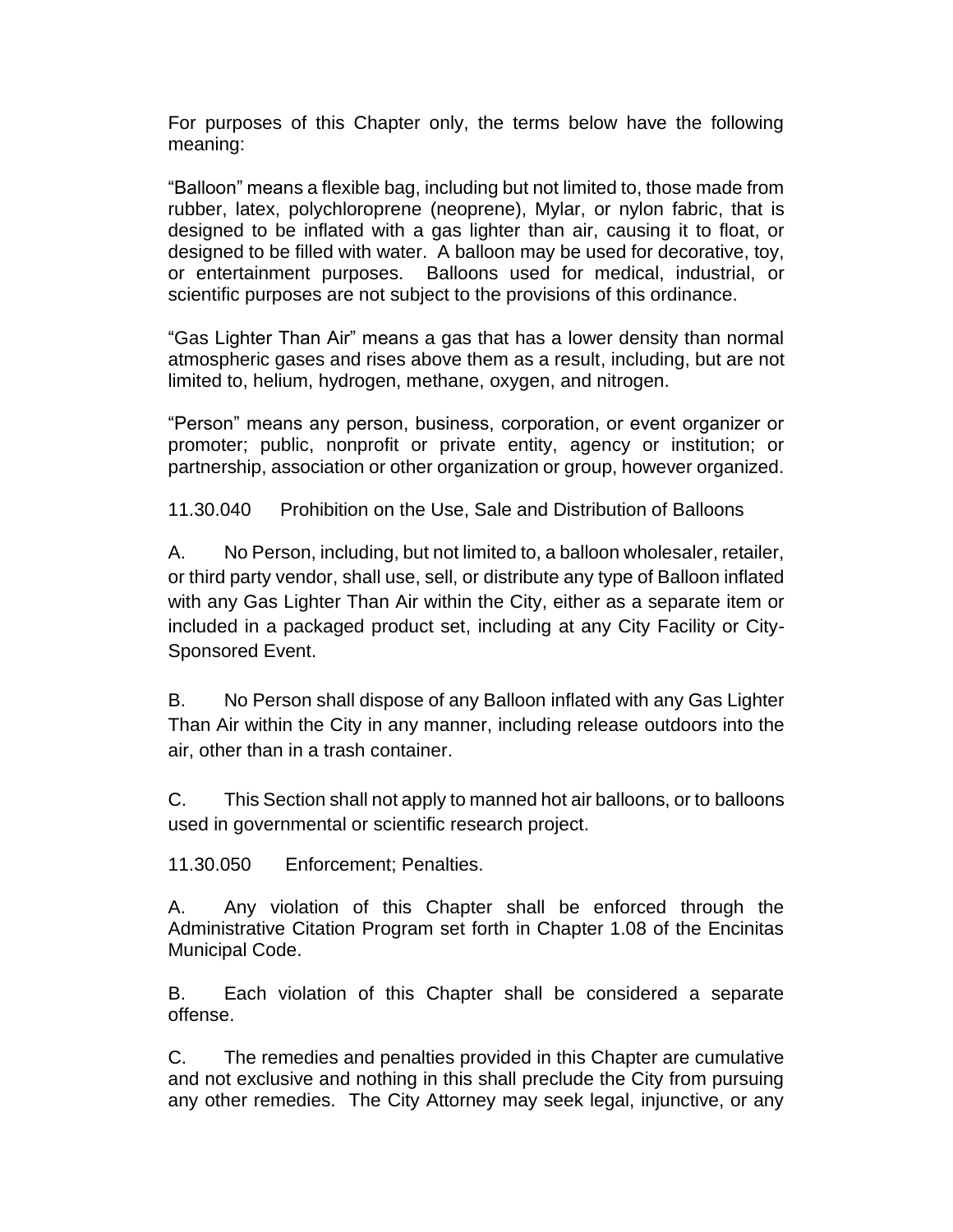other relief to enforce the provisions of this chapter and any regulations or administrative procedure developed pursuant hereto.

**SECTION 3.** The City Council finds that this Ordinance is exempt from the provisions of the California Environmental Quality Act ("CEQA") pursuant to Section 15308 of the CEQA Guidelines because it is an activity undertaken "to assure the maintenance, restoration, enhancement and protection of the environment" and pursuant to Section 15061(b)(3) because there is no possibility that the activity in question may have a significant effect on the environment. Section 5. Severability. If any section, subsection, subdivision, paragraph, sentence, clause or phrase of this Chapter, or its application to any person or circumstance, is for any reason held to be invalid or unenforceable, such invalidity or unenforceability shall not affect the validity or enforceability of the remaining sections, subsections, subdivisions, paragraphs, sentences, clauses or phrases of this Chapter, or its application to any other person or circumstance. The City Council declares that it would have adopted each section, subsection, subdivision, paragraph, sentence, clause or phrase hereof, irrespective of the fact that anyone or more other sections, subsections, subdivisions, paragraphs, sentences, clauses or phrases hereof be declared invalid or unenforceable.

**SECTION 4.** If any section, subsection, subdivision, paragraph, sentence, clause, phrase or portion of this Ordinance is, for any reason, held to be invalid or unconstitutional by any court of competent jurisdiction, such decision shall not affect the validity or effectiveness of the remaining portions of this Ordinance. The City Council hereby declares that it would have adopted this Ordinance and each section, subsection, subdivision, paragraph, sentence, clause, phrase and portion of this Ordinance irrespective of the fact that one or more, sections, subsections, subdivisions, paragraphs, sentences, clauses, phrases or portions thereof may be declared invalid or unconstitutional to this end, the provisions of this Ordinance are declared severable.

**SECTION 5.** This Ordinance shall take effect thirty (30) days after its adoption. Within fifteen (15) days after its adoption, the City Clerk of the City of Encinitas shall cause this Ordinance to be published pursuant to the provisions of Government Code Section 36933.

**INTRODUCED** at a regular meeting of the City Council of the City of Encinitas, California, held on this day of , 2021; and

**PASSED, APPROVED AND ADOPTED** at a regular meeting of the City Council of the City of Encinitas, California, held on the \_\_\_\_\_\_ day of \_\_\_\_\_\_\_\_\_\_\_\_\_\_\_\_\_\_\_\_\_, 2021, by the following roll call vote:

 **AYES: NOES: ABSENT: ABSTAIN:**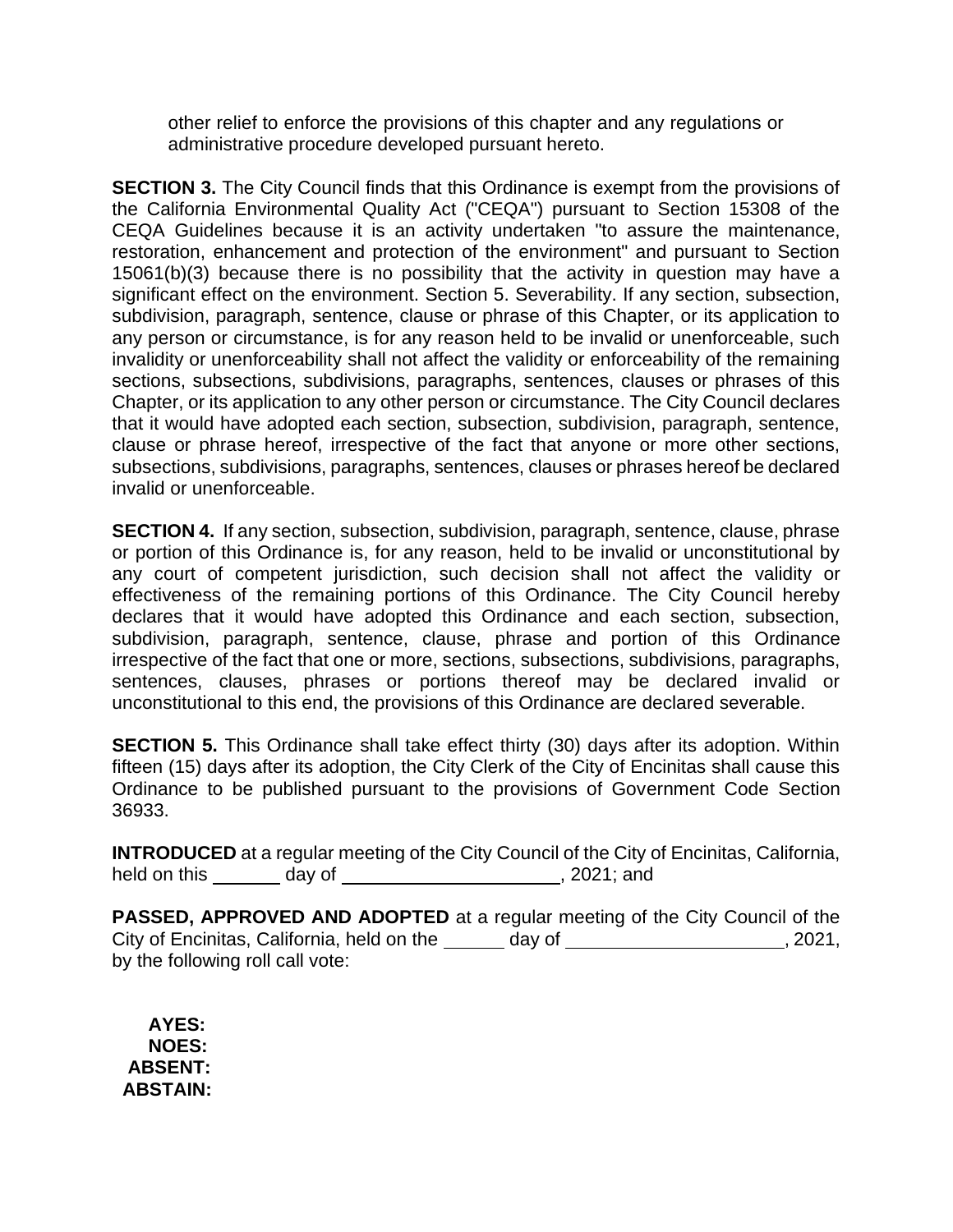**APPROVED:**

Catherine S. Blakespear, Mayor

**ATTEST:**

Kathy Hollywood, City Clerk

**APPROVED AS TO FORM:**

Leslie E. Devaney, City Attorney